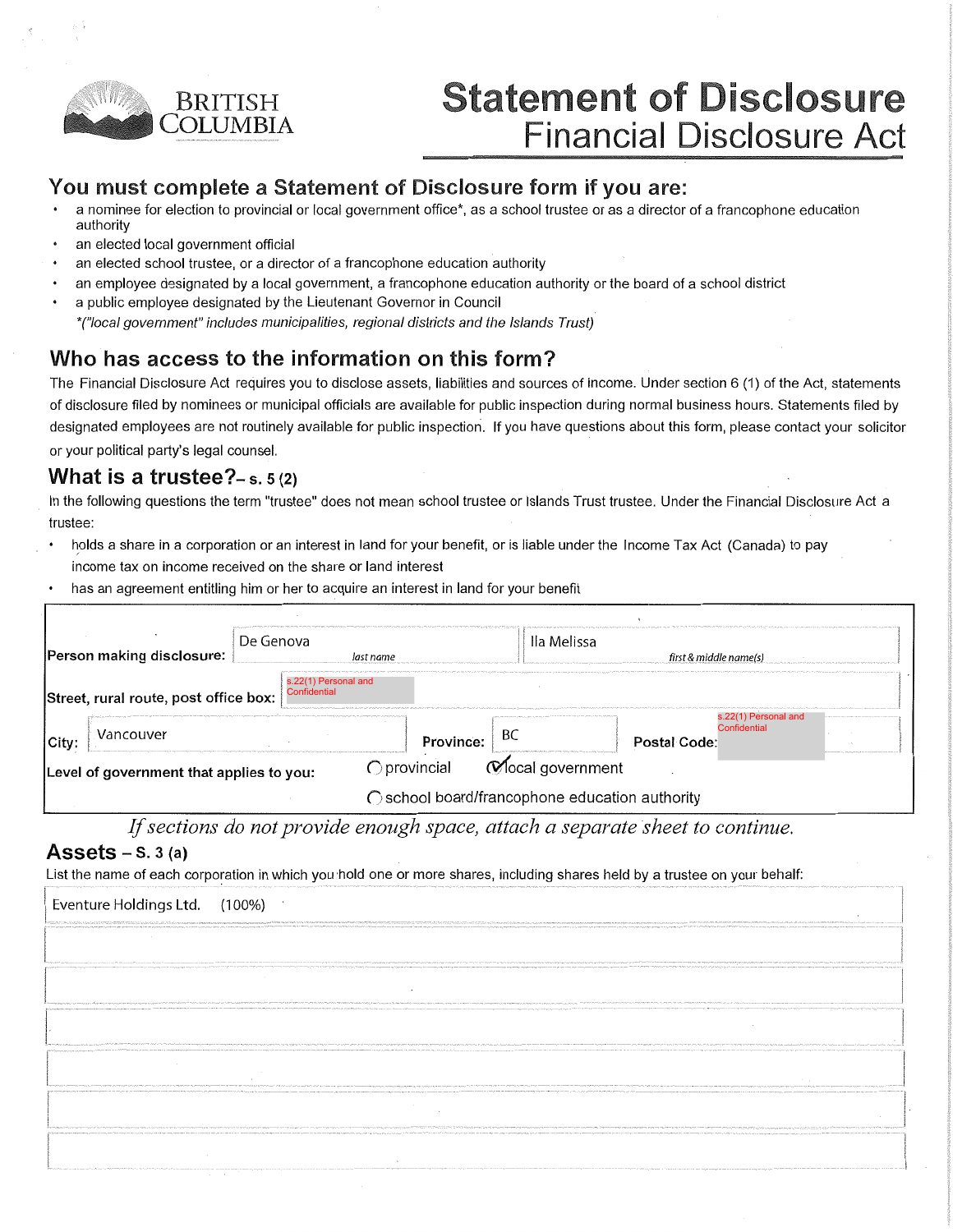### Liabilities  $- s. 3 (e)$

List all creditors to whom you owe a debt. Do not include residential property debt (mortgage, lease or agreement for sale), money borrowed for household or personal living expenses, or any assets you hold in trust for another person:

| creditor's name(s)<br>control of the control                                                                                                                                                                                                                                                                        | creditor's address(es)                                                                                                                                                                                                                                                           |
|---------------------------------------------------------------------------------------------------------------------------------------------------------------------------------------------------------------------------------------------------------------------------------------------------------------------|----------------------------------------------------------------------------------------------------------------------------------------------------------------------------------------------------------------------------------------------------------------------------------|
|                                                                                                                                                                                                                                                                                                                     |                                                                                                                                                                                                                                                                                  |
|                                                                                                                                                                                                                                                                                                                     |                                                                                                                                                                                                                                                                                  |
|                                                                                                                                                                                                                                                                                                                     | <b>Southern Minister</b>                                                                                                                                                                                                                                                         |
|                                                                                                                                                                                                                                                                                                                     |                                                                                                                                                                                                                                                                                  |
|                                                                                                                                                                                                                                                                                                                     |                                                                                                                                                                                                                                                                                  |
|                                                                                                                                                                                                                                                                                                                     |                                                                                                                                                                                                                                                                                  |
| common as "subtracted and an any comparative and and a common commitment as a subsequent of the common determination of a decomparative contracted and                                                                                                                                                              | A RESPONSIBILITY OF THE RECEIVED AND A RESULTED AND RELEASED A RELEASED AND RELEASED TO A RELEASED AND RELEASED AND RELEASED AND RELEASED POSSESSING AND CONTINUES TO ANOTHER AND RELEASED AND RELEASED AND RELEASED AND RELEA                                                   |
|                                                                                                                                                                                                                                                                                                                     | ED PARTICIPAL TELEVISION COMMUNICATION CONTINUES INTO A CONTINUES INTO A CONTINUES INTO A CONTINUES AND A CONTINUES INTO A CONTINUES OF A CONTINUES OF A CONTINUES OF A CONTINUES OF A CONTINUES OF A CONTINUES OF A CONTINUES                                                   |
|                                                                                                                                                                                                                                                                                                                     |                                                                                                                                                                                                                                                                                  |
|                                                                                                                                                                                                                                                                                                                     |                                                                                                                                                                                                                                                                                  |
| - Northern William State Wallenburg and State Contracts in Northern Advertising<br>The Photo State of The State of the Real Party of Leagues and Associated the Contract of State of the State of The State of the State of the State of the State of the State of the State of the State of the State of the Sta   | THE PERMIT HELD FOR THE PRESENTED HER PRODUCTION CONTINUES AND RELEASED AT A RESIDENT AND RELEASED AT A RELEASED AND RELEASED AND RELEASED AND RELEASED AT A 49 YO MALE AND RELEASED AT A 49 YO MALE AND RELEASED AT A 49 YO M<br>$\sim$                                         |
|                                                                                                                                                                                                                                                                                                                     |                                                                                                                                                                                                                                                                                  |
|                                                                                                                                                                                                                                                                                                                     |                                                                                                                                                                                                                                                                                  |
|                                                                                                                                                                                                                                                                                                                     |                                                                                                                                                                                                                                                                                  |
| . The first Only 1979 of the ONE stated film of the ONE (milk only a configuration of the SUC) production of the second term of the construction of the three constructions of the Construction of the Construction of the Con<br><b>Carl Purchase Association</b><br>Ontario Australiano Scholars, Santana Massach | premiers and security                                                                                                                                                                                                                                                            |
|                                                                                                                                                                                                                                                                                                                     |                                                                                                                                                                                                                                                                                  |
| $\sim$                                                                                                                                                                                                                                                                                                              |                                                                                                                                                                                                                                                                                  |
|                                                                                                                                                                                                                                                                                                                     |                                                                                                                                                                                                                                                                                  |
|                                                                                                                                                                                                                                                                                                                     | ada a sua comunicação de contrata da forma o ada forminada a Mitolia interior da comunicação de Mitolia (Mitolia) por emperador por executor                                                                                                                                     |
|                                                                                                                                                                                                                                                                                                                     |                                                                                                                                                                                                                                                                                  |
|                                                                                                                                                                                                                                                                                                                     |                                                                                                                                                                                                                                                                                  |
|                                                                                                                                                                                                                                                                                                                     |                                                                                                                                                                                                                                                                                  |
| mental in die Kalina bekende in der kalina in der kalina med der de bestehten besteht zu der der der den genommen genommen men der eine der men men der an der an der eine der eine der eine der eine der eine der eine der ei                                                                                      | proved more of a subsequent factories as models<br>and an order of the Phart town are recommend on National Address absent that publisher and produced and an order of an and and an individual of an order and a fundamental and an order or a fact of an order or and an order |
|                                                                                                                                                                                                                                                                                                                     |                                                                                                                                                                                                                                                                                  |
|                                                                                                                                                                                                                                                                                                                     |                                                                                                                                                                                                                                                                                  |
|                                                                                                                                                                                                                                                                                                                     |                                                                                                                                                                                                                                                                                  |

### $$

List each of the businesses and organizations from which you receive financial remuneration for your services and identify your capacity as owner, part-owner, employee, trustee, partner or other (e.g. director of a company or society).

- Provincial nominees and designated employees must list all sources of income in the province.
- Local government officials, school board officials, francophone education authority directors and designated employees must list only income sources within the regional district that includes the municipality, local trust area or school district for which the official is elected or nominated, or where the employee holds the designated position

| name(s) of business(es)/organization(s) |
|-----------------------------------------|
| Eventure                                |
| City of Vancouver                       |
| Metro Vancouver                         |
|                                         |
|                                         |

### **Real Property**  $-$  s. 3 (f)

List the legal description and address of all land in which you, or a trustee acting on your behalf, own an interest or have an agreement which entitles you to obtain an interest. Do not include your personal residence.

- Provincial nominees and designated employees must list all applicable land holdings in the province
- Local government officials, school board officials, francophone education authority directors and designated employees must list only applicable land holdings within the regional district that includes the municipality, local trust area or school district for which the official is elected or nominated, or where the employee holds the designated position

| legal description(s)<br>10110 CAR STATE CROSS COMPANY AND RESIDENCE AND AN ARTICLE AND ARRESTS AND CONTRACT COMPANY AND ARRESTS AND ALL CARDS                                                                                                                                                                                                                                                                                                                                                          | address(es)                                                                                                                                                                                                                                                                                                                                                                                                                                                                                                               |
|--------------------------------------------------------------------------------------------------------------------------------------------------------------------------------------------------------------------------------------------------------------------------------------------------------------------------------------------------------------------------------------------------------------------------------------------------------------------------------------------------------|---------------------------------------------------------------------------------------------------------------------------------------------------------------------------------------------------------------------------------------------------------------------------------------------------------------------------------------------------------------------------------------------------------------------------------------------------------------------------------------------------------------------------|
| d'autres ains sé concern en montre en se an mon<br>man compared on the contract and contract and compared to a compared to the compared to the compared to the contract of the contract of the contract of the contract of the contract of the contract of the contract of the co<br>of or or communications and communication as a comparative dealer                                                                                                                                                 | and the most account that contract to the form the more manner mande to owner any set are explaint to be redence as a model warm any policies and any<br>https://www.momentam.mom/motion/confusion-it/an-tomodelected-mediam-mediam-tomoteched-technology/plannegy/plannegy/amery.com/ency-tensor tensors and changes of an interactional property and interactional and analyzing comp                                                                                                                                   |
| Contrado made Constitución em 25 compositores                                                                                                                                                                                                                                                                                                                                                                                                                                                          | be sometime them<br>A management of the contract of the contract of the contract of a constitution of the constitution of the state of the state of the state of the state of the state of the state of the state of the state of the state of the                                                                                                                                                                                                                                                                        |
| and an address from another. From anomen and Wasser's copium Francis Washington William<br>THE REPORTED HER COMMITTEE OF A RESIDENT CONTAINS OF THE ASSESSMENT OF THE CONTAINMENT OF THE COMMITTEE OF THE CONTAINMENT OF THE CONTAINMENT OF THE CONTAINMENT OF THE CONTAINMENT OF THE CONTAINMENT OF THE CONTAINMENT OF T                                                                                                                                                                              | provided the consequent of this distribution of the company of the company of the company of the company of the company of the company of the company of the company of the company of the company of the company of the compa<br>AP TOPONYM AS A ASPORT OF A DOMESTIC OF THE CONTROLL OF A DISTURBANCE OF THE ASTRONOMY OF THE CONTRACT OF THE CONTRACT OF THE CONTRACT OF THE CONTRACT OF THE CONTRACTOR OF THE CONTRACTOR OF THE CONTRACTOR OF THE CONTRACTOR                                                          |
| methods committed to be control at<br>of my sympatry and sympatric study dynamics (in an international communication of a factor of the control of the content of the form of the form of the form of the form of the form of the form of the form of the form of th<br>i e como en como no famílio de contra fan el partido foi nominal a torn a partido en el seguente de como proporciones en la como en el permetento<br>the commence of the state and state a state of the state state and office | parameter can contain a function that contained as to<br>and the company of the company of the company of the company fundamental contracts and decompany as the contracts of a received and the first any official and the first any of the company of the company of the company of t<br>Almost the example in Norman War and production program that is because an ancient amount as an amount of the communication of the absent that the communication of the second of the second of the second of the second of th |
| The model of the individual development contracts and under a setup for the Achiever Calls. Model Achiever Achiever Management Calls<br>of a backbook of a color committee backbook and a local of                                                                                                                                                                                                                                                                                                     | Account there is a new Print as which has been asked to help the<br>of charitable that who be been behavior than an effect than the company of the figure of party of the the state and on the company of the complete that the the the theoretical technical state of the basic of the figure of<br>to a the behindlers remede a million of form of foreign are corrected on our children and a company stabilistic information or property and including the formation of the sheltern                                  |